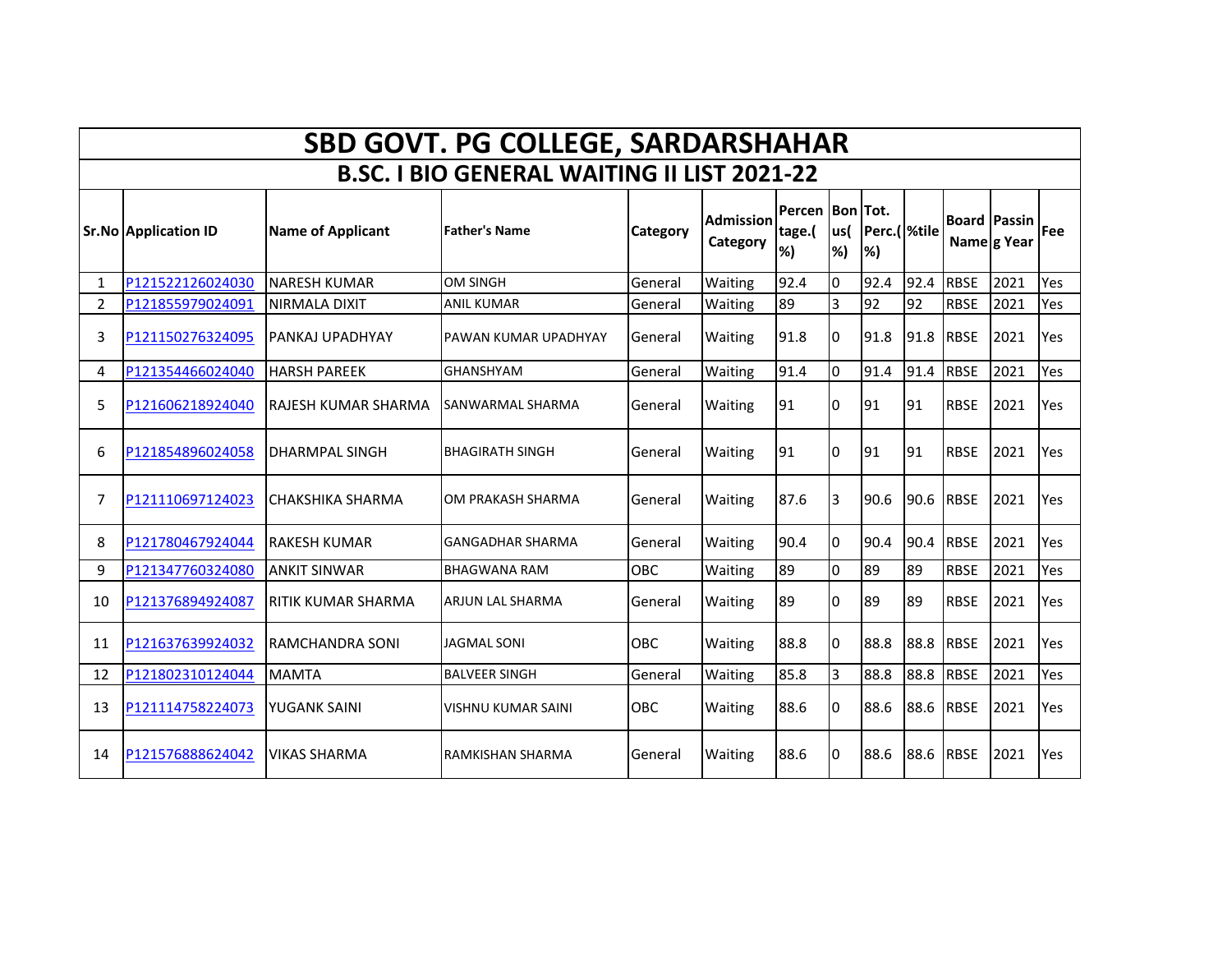| 15 | P121323423524027 | ISUNIL KUMAR              | JAI PRAKASH DHIDHARIYA     | OBC        | Waiting | 88.4 | 0              | 88.4 | 88.4 | <b>RBSE</b> | 2021 | Yes       |
|----|------------------|---------------------------|----------------------------|------------|---------|------|----------------|------|------|-------------|------|-----------|
| 16 | P121597878724032 | <b>OMPRAKASH SARAN</b>    | HARMANA RAM                | OBC        | Waiting | 88   | I٥             | 88   | 88   | <b>RBSE</b> | 2021 | Yes       |
| 17 | P121373566324068 | PRATIKASHA SAINI          | <b>SHYAMLAL SAINI</b>      | OBC        | Waiting | 85   | 3              | 88   | 88   | <b>RBSE</b> | 2021 | Yes       |
| 18 | P121529157424050 | <b>MOHAN SINGH</b>        | <b>NARPAT SINGH</b>        | General    | Waiting | 87.8 | <sup>o</sup>   | 87.8 | 87.8 | <b>RBSE</b> | 2021 | No        |
| 19 | P121534956024037 | <b>RAJESH</b>             | <b>HARLAL SARAN</b>        | OBC        | Waiting | 87.6 | l0             | 87.6 | 87.6 | <b>RBSE</b> | 2021 | Yes       |
| 20 | P121291624324085 | IKISHOR SINGH             | SUMER SINGH KHINCHI        | OBC        | Waiting | 87.4 | I0             | 87.4 | 87.4 | <b>RBSE</b> | 2021 | Yes.      |
| 21 | P121903567524015 | <b>KANHAIYALAL BHOJAK</b> | DINESH KUMAR BHOJAK        | OBC        | Waiting | 87.2 | <sup>o</sup>   | 87.2 | 87.2 | <b>RBSE</b> | 2021 | Yes       |
| 22 | P121188945324025 | POOJA SAIN                | SATYANARAYAN SONGRA        | OBC        | Waiting | 84.2 | $\overline{3}$ | 87.2 | 87.2 | <b>RBSE</b> | 2021 | Yes       |
| 23 | P121169126024054 | <b>TANIYA JOSHI</b>       | <b>KAMLESH JOSHI</b>       | General    | Waiting | 84.2 | Iз             | 87.2 | 87.2 | <b>RBSE</b> | 2021 | <b>No</b> |
| 24 | P121312570324099 | <b>AYUSH SAIN</b>         | SURENDRA KUMAR NAI         | OBC        | Waiting | 87   | 10             | 87   | 87   | <b>RBSE</b> | 2021 | Yes       |
| 25 | P121835825924054 | <b>RAHUL KUMAR</b>        | <b>SURESH KUMAR</b>        | OBC        | Waiting | 86.6 | 0              | 86.6 | 86.6 | <b>RBSE</b> | 2021 | Yes       |
| 26 | P121199327224068 | <b>HARISH PRAJAPAT</b>    | SHYAM SUNDAR PRAJAPAT      | <b>OBC</b> | Waiting | 86.6 | I0             | 86.6 | 86.6 | <b>RBSE</b> | 2021 | Yes       |
| 27 | P121847728024090 | DEENDAYAL SUTHAR          | PHUSA RAM SUTHAR           | OBC        | Waiting | 86.6 | 0              | 86.6 | 86.6 | <b>RBSE</b> | 2021 | Yes       |
| 28 | P121101760424064 | <b>RAMNARESH</b>          | <b>DEDRAJ</b>              | OBC        | Waiting | 86.6 | l0             | 86.6 | 86.6 | <b>RBSE</b> | 2021 | Yes       |
| 29 | P121802878224017 | <b>SUNIL</b>              | <b>DEVILAL SWAMI</b>       | OBC        | Waiting | 86.6 | <sup>o</sup>   | 86.6 | 86.6 | <b>RBSE</b> | 2021 | Yes       |
| 30 | P121550549324048 | <b>SANDEEP</b>            | RAJIRAM                    | OBC        | Waiting | 86.4 | $\Omega$       | 86.4 | 86.4 | <b>RBSE</b> | 2021 | Yes       |
| 31 | P121316420924070 | <b>MUKESH</b>             | <b>MOHAR SINGH</b>         | OBC        | Waiting | 86.4 | l0             | 86.4 | 86.4 | <b>RBSE</b> | 2021 | Yes       |
| 32 | P121941672524088 | <b>NARENDRA KASWAN</b>    | <b>NET RAM KASWAN</b>      | OBC        | Waiting | 86.2 | I٥             | 86.2 | 86.2 | <b>RBSE</b> | 2021 | Yes       |
| 33 | P121188847824036 | <b>MOSIM KHOKHAR</b>      | <b>MOHD SHOKAT KHOKHAR</b> | OBC        | Waiting | 86.2 | l0             | 86.2 | 86.2 | <b>RBSE</b> | 2021 | Yes       |
| 34 | P121972917624012 | <b>ANIL KUMAR</b>         | <b>RANJEET KUMAR</b>       | OBC        | Waiting | 86.2 | 0              | 86.2 | 86.2 | <b>RBSE</b> | 2021 | Yes       |
| 35 | P121893488024083 | <b>AMAR CHAND</b>         | SAMUNDER KUMAR             | OBC        | Waiting | 86.2 | I0             | 86.2 | 86.2 | <b>RBSE</b> | 2021 | Yes       |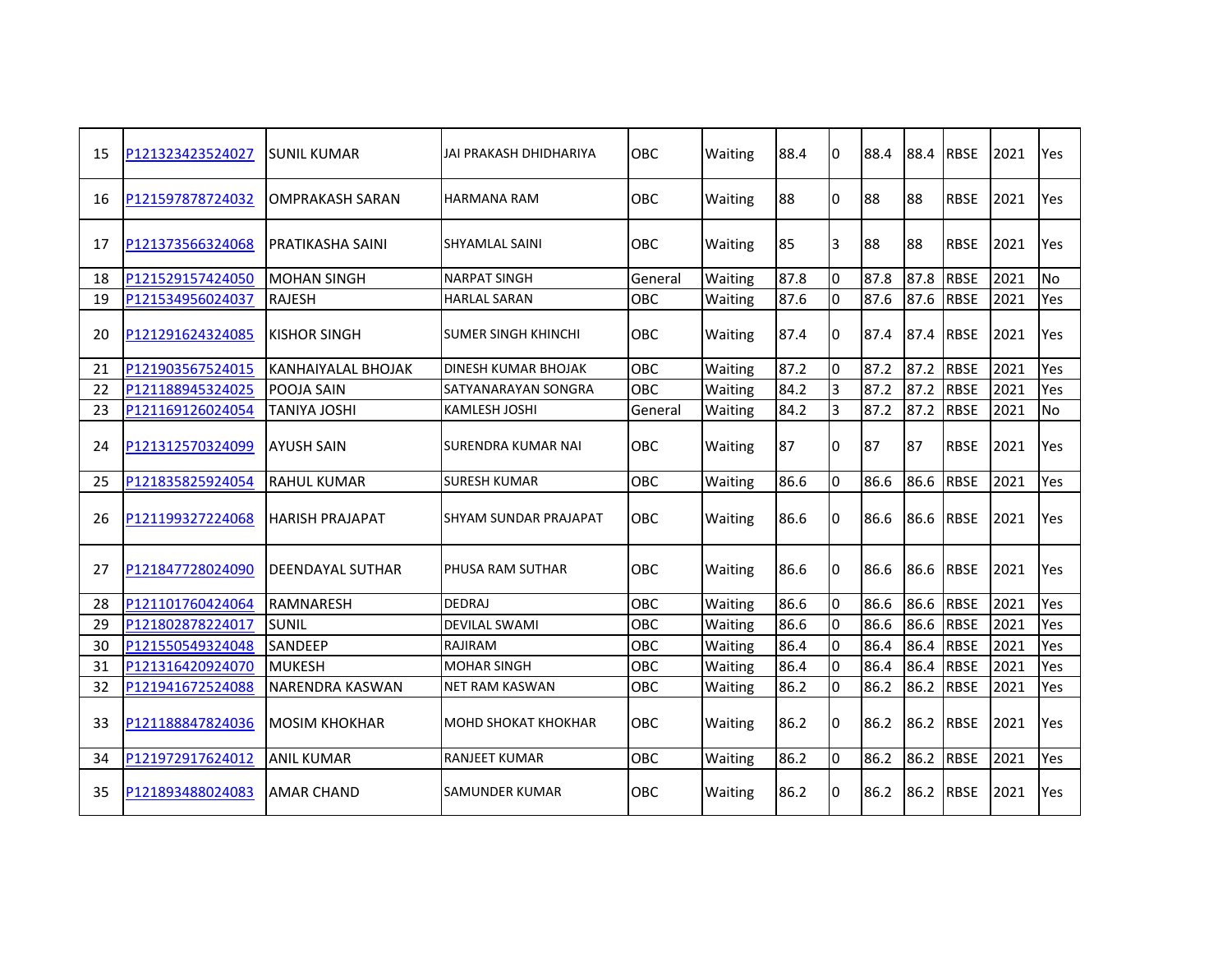| 36 | P121140228324090 | <b>TANUJA JOSHI</b>              | <b>SHYAM SUNDAR JOSHI</b>   | General    | Waiting        | 83.2 | l3             | 86.2 | 86.2 | <b>RBSE</b> | 2021 | <b>No</b> |
|----|------------------|----------------------------------|-----------------------------|------------|----------------|------|----------------|------|------|-------------|------|-----------|
| 37 | P121783526224082 | <b>SURYA PRAKASH</b>             | <b>AMRIT LAL PAREEK</b>     | General    | Waiting        | 86   | I٥             | 86   | 86   | <b>RBSE</b> | 2021 | No        |
| 38 | P121584989924058 | <b>VISHAL PAREEK</b>             | <b>SANTOSH PAREEK</b>       | General    | Waiting        | 85.8 | lo             | 85.8 | 85.8 | <b>CBSE</b> | 2021 | <b>No</b> |
| 39 | P121136394624049 | <b>MOHAMMAD RIYAN</b><br>RANGREJ | YUNUS MOHAMMAD              | OBC        | Waiting        | 85.8 | 10             | 85.8 | 85.8 | <b>RBSE</b> | 2021 | Yes       |
| 40 | P121987531224087 | <b>JAIPRAKASH</b>                | <b>SAMPAT KUMAR</b>         | OBC        | Waiting        | 85.6 | l0             | 85.6 | 85.6 | <b>RBSE</b> | 2021 | Yes       |
| 41 | P121877231024095 | <b>NITESH KUMAR</b>              | <b>INDRA CHAND PUROHIT</b>  | General    | Waiting        | 85.6 | l0             | 85.6 | 85.6 | <b>RBSE</b> | 2021 | No        |
| 42 | P121237940024089 | SANWAR MAL SARAN                 | <b>GOVER DHAN SARAN</b>     | <b>OBC</b> | <b>Waiting</b> | 85.4 | I0             | 85.4 | 85.4 | <b>RBSE</b> | 2021 | Yes       |
| 43 | P121282878524090 | <b>BHEEMSEN BANGRWA</b>          | <b>HARLAL BANGRWA</b>       | <b>OBC</b> | Waiting        | 85.2 | I0             | 85.2 | 85.2 | <b>RBSE</b> | 2021 | Yes       |
| 44 | P121849907024098 | <b>SURENDRA SIDDH</b>            | <b>BHAGIRATH SIDDH</b>      | OBC        | Waiting        | 85.2 | I0             | 85.2 | 85.2 | <b>RBSE</b> | 2021 | Yes       |
| 45 | P121635147724060 | <b>NILESH MOT</b>                | <b>VED PRAKASH MOT</b>      | General    | Waiting        | 85.2 | I0             | 85.2 | 85.2 | <b>RBSE</b> | 2021 | <b>No</b> |
| 46 | P121415952424072 | SANWAR MAL SARAN                 | <b>BIRBAL RAM SARAN</b>     | <b>OBC</b> | <b>Waiting</b> | 85.2 | I0             | 85.2 | 85.2 | <b>RBSE</b> | 2021 | Yes       |
| 47 | P121369106224022 | <b>BHAWANA NAI</b>               | <b>SHIVPRASAD NAI</b>       | OBC        | Waiting        | 81.8 | lЗ             | 84.8 | 84.8 | <b>RBSE</b> | 2021 | Yes       |
| 48 | P121172904324039 | <b>SUNIL DHAKA</b>               | <b>TARACHAND</b>            | OBC        | Waiting        | 84.6 | l0             | 84.6 | 84.6 | <b>RBSE</b> | 2021 | Yes       |
| 49 | P121259268924019 | <b>RAJKUMAR</b>                  | <b>MANGILAL</b>             | OBC        | Waiting        | 84.6 | l0             | 84.6 | 84.6 | <b>RBSE</b> | 2021 | Yes       |
| 50 | P121266711024097 | <b>ANIL KUMAR SARAN</b>          | DATARAM SARAN               | OBC        | Waiting        | 84.6 | $\overline{0}$ | 84.6 | 84.6 | <b>RBSE</b> | 2021 | Yes       |
| 51 | P121248317824099 | <b>MAHESH KUMAR</b>              | SHYOPAT RAM HUDDA           | OBC        | Waiting        | 84.4 | l0             | 84.4 | 84.4 | <b>RBSE</b> | 2021 | Yes       |
| 52 | P121641785324020 | <b>SAMEER KHAN</b>               | <b>MOHAMMED SALEEM KHAN</b> | OBC        | Waiting        | 84.2 | l0             | 84.2 | 84.2 | <b>RBSE</b> | 2021 | <b>No</b> |
| 53 | P121283503224089 | IKASHIRAM SAHARAN                | <b>MAMCHAND SAHARAN</b>     | <b>OBC</b> | Waiting        | 84.2 | I0             | 84.2 | 84.2 | <b>RBSE</b> | 2021 | <b>No</b> |
| 54 | P121394116924099 | PARUL                            | <b>ROHITASH KUMAR</b>       | OBC        | <b>Waiting</b> | 81   | 3              | 84   | 84   | <b>CBSE</b> | 2021 | <b>No</b> |
| 55 | P121644190024046 | <b>VIVEK SINGODIA</b>            | DHIRENDRA KUMAR SAINI       | OBC        | <b>Waiting</b> | 83.8 | 0              | 83.8 | 83.8 | <b>RBSE</b> | 2021 | <b>No</b> |
| 56 | P121887669824020 | <b>SHISHRAM</b>                  | <b>GOPIRAM</b>              | OBC        | Waiting        | 83.2 | I٥             | 83.2 | 83.2 | <b>RBSE</b> | 2021 | <b>No</b> |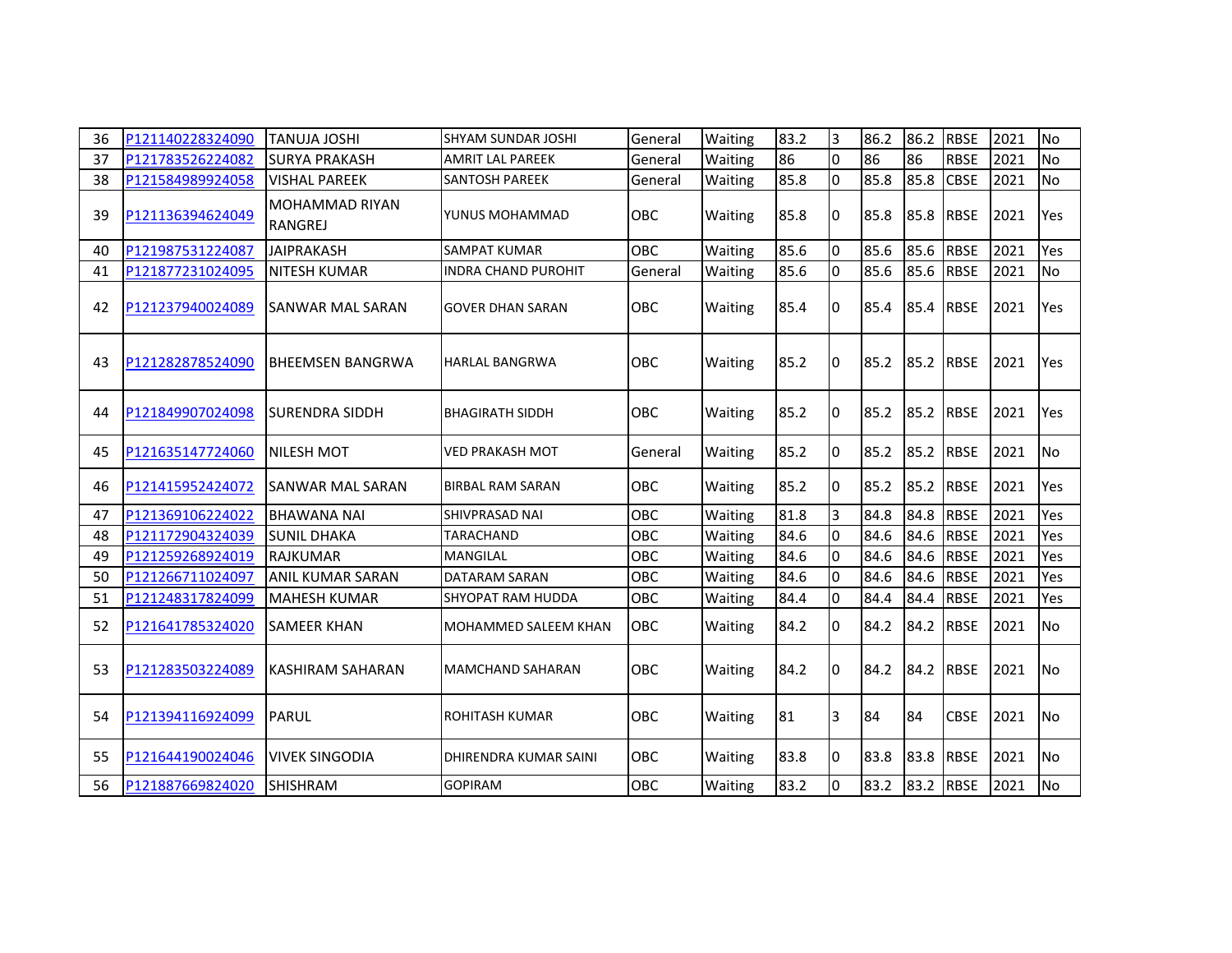| 57 | P121822322424021 | KHIRAJ PRAJAPAT                | <b>GANGARAM PRAJAPAT</b>        | <b>OBC</b> | Waiting | 83.2 | I٥           | 83.2 | 83.2 | <b>RBSE</b> | 2021 | N <sub>0</sub> |
|----|------------------|--------------------------------|---------------------------------|------------|---------|------|--------------|------|------|-------------|------|----------------|
| 58 | P121961845224070 | <b>CHANDAN SHARMA</b>          | <b>I</b> SUBHASH CHANDER SHARMA | General    | Waiting | 83   | 10           | 83   | 83   | <b>RBSE</b> | 2021 | N <sub>0</sub> |
| 59 | P121603316924092 | <b>DHARMENDRA SIHAG</b>        | <b>MANGILAL SIHAG</b>           | OBC        | Waiting | 83   | l0           | 83   | 83   | <b>RBSE</b> | 2021 | No             |
| 60 | P121700379424078 | <b>POOJA SAINI</b>             | <b>SOHAN LAL</b>                | OBC        | Waiting | 79.4 | l3           | 82.4 | 82.4 | <b>RBSE</b> | 2021 | <b>No</b>      |
| 61 | P121778508524040 | <b>PAWAN KUMAR</b>             | <b>NEKIRAM SARAN</b>            | OBC        | Waiting | 82.2 | 0            | 82.2 | 82.2 | <b>RBSE</b> | 2021 | <b>No</b>      |
| 62 | P121140609024043 | <b>MANOJ KUMAR</b>             | <b>MOOLCHAND DELU</b>           | OBC        | Waiting | 82   | I٥           | 82   | 82   | <b>RBSE</b> | 2020 | N <sub>o</sub> |
| 63 | P121126131624083 | <b>ALKA SAINI</b>              | <b>LAXMAN RAM</b>               | OBC        | Waiting | 78.8 | 3            | 81.8 | 81.8 | <b>RBSE</b> | 2021 | No             |
| 64 | P121748312524077 | KAILASHCHANDRA TANDI           | <b>OMPRAKASH TANDI</b>          | <b>OBC</b> | Waiting | 80.8 | I٥           | 80.8 | 80.8 | <b>RBSE</b> | 2021 | N <sub>0</sub> |
| 65 | P121591105024050 | KAMAL KUMAR PRAJAPAT BHANI RAM |                                 | OBC        | Waiting | 80.8 | I0           | 80.8 | 80.8 | <b>RBSE</b> | 2021 | l No           |
| 66 | P121452864024070 | <b>NORANG LAL</b>              | <b>SHANKAR LAL</b>              | OBC        | Waiting | 80.6 | <sup>0</sup> | 80.6 | 80.6 | <b>RBSE</b> | 2021 | No             |
| 67 | P121730520024082 | <b>SURENDRA GEELA</b>          | <b>RAKESH GEELA</b>             | OBC        | Waiting | 80.4 | lo           | 80.4 | 80.4 | <b>RBSE</b> | 2021 | No             |
| 68 | P121941677124070 | IPANKAJ KUMAR DHAKA            | <b>RAJENDRA PRASAD DHAKA</b>    | <b>OBC</b> | Waiting | 80.4 | I٥           | 80.4 | 80.4 | <b>RBSE</b> | 2021 | N <sub>0</sub> |
| 69 | P121384128224030 | <b>MOHAMMAD AMIR</b>           | <b>ROSHAN ALI</b>               | OBC        | Waiting | 79.6 | $\Omega$     | 79.6 | 79.6 | <b>RBSE</b> | 2021 | <b>No</b>      |
| 70 | P121523978324027 | <b>ANKIT JANGIR</b>            | <b>SUNIL KUMAR</b>              | OBC        | Waiting | 79.4 | lo           | 79.4 | 79.4 | <b>RBSE</b> | 2021 | <b>No</b>      |
| 71 | P121112316324020 | <b>KISHAN SINGH</b>            | <b>SANTOSH SINGH</b>            | General    | Waiting | 78.4 | l0           | 78.4 | 78.4 | <b>RBSE</b> | 2021 | <b>No</b>      |
| 72 | P121928002724090 | <b>MO SAFIK</b>                | <b>MO RAFIK</b>                 | OBC        | Waiting | 78.4 | l0           | 78.4 | 78.4 | <b>RBSE</b> | 2021 | <b>No</b>      |
| 73 | P121899982524070 | <b>RADHA</b>                   | <b>KUMBHARAM</b>                | OBC        | Waiting | 75.4 | 3            | 78.4 | 78.4 | <b>RBSE</b> | 2021 | N <sub>o</sub> |
| 74 | P121846606324090 | <b>SHANKAR LAL</b>             | <b>OM PRAKASH</b>               | OBC        | Waiting | 75.6 | I0           | 75.6 | 75.6 | <b>RBSE</b> | 2019 | N <sub>o</sub> |
| 75 | P121570026224083 | <b>ANUSUIYA</b>                | <b>GOVINDRAM SWAMI</b>          | <b>OBC</b> | Waiting | 71.6 | 3            | 74.6 | 74.6 | <b>RBSE</b> | 2021 | N <sub>0</sub> |
| 76 | P121244252824033 | <b>BHARAT KUMAR</b>            | <b>BHANWAR LAL</b>              | OBC        | Waiting | 68.2 | 0            | 68.2 | 68.2 | <b>CBSE</b> | 2021 | No             |
| 77 | P121207310724013 | OM PRAKASH PRAJAPAT            | KHIRAJA RAM PRAJAPAT            | OBC        | Waiting | 59.6 | I٥           | 59.6 | 59.6 | <b>RBSE</b> | 2020 | N <sub>o</sub> |
| 78 | P121541594024093 | <b>MOHD AASIF</b>              | <b>MOHD MURAD ALI</b>           | OBC        | Waiting | 53   | I٥           | 53   | 53   | <b>RBSE</b> | 2020 | <b>No</b>      |